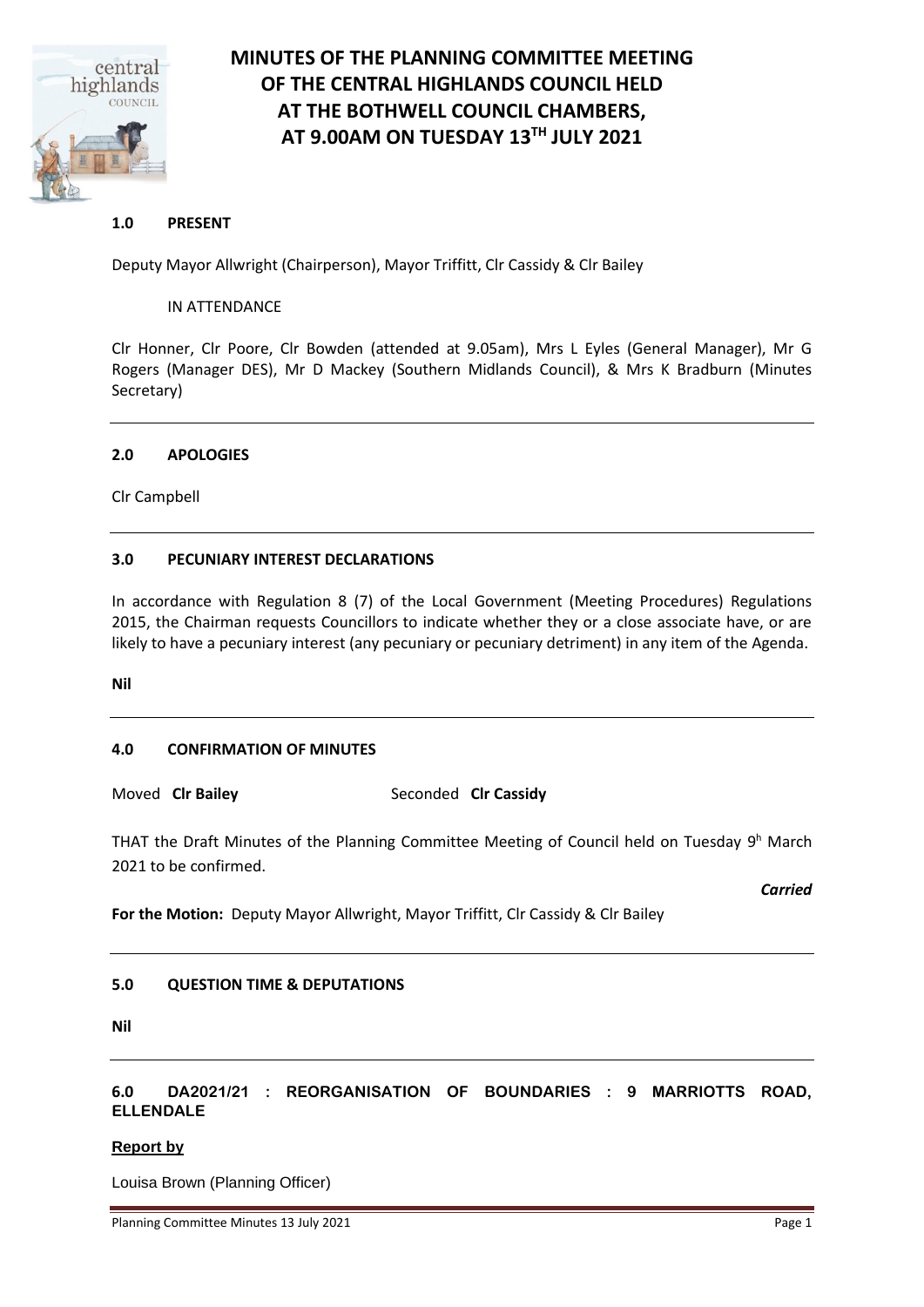# **Applicant**

Rogerson & Birch Surveyors

**Owner** 

SA Davies

## **Discretions**

**26.5.2 (A1)** Reorganisation of Boundaries

## **Proposal**

The proposal seeks to reorganise existing boundaries for CT 197616/1 and CT 209350/1, known as 9 Marriots Road, Ellendale both are in the same ownership.

The existing titles have areas of 20.23ha (CT 197616/1) and 11.03ha (CT 209350/1). Vehicular access, a dwelling and 2 outbuildings are contained within CT197616/1. Marriotts Road runs parralell to Montos Creek which forms the boundary of CT 209350/1. Dillons Road cuts through both titles to the north of the property.

The proposal seeks to combine sections of both lots south of Dillions Road into Lot 2, with an area of 27ha. The remaining land would form Lot 1 to the North of Dillons Road and would be approximately 4ha. Lot 1 would include the existing dwelling and outbuildings and existing access from Marriots Road. Both lots will have frontage onto Dillons Road.

There are no easements, water or sewer services in the area. The new boundary follows existing fence lines, no earthworks or new infrastructure are required.

The proposal is discretionary owing to being a boundary reorganisation and is assessed against the subdivision standards for the Rural Resource Zone pursuant to section 26.0 of the Central Highlands Interim Planning Scheme 2015.

# **Subject site and Locality.**

The subject land is located 1.4km to the North West of Ellendale, south of Montos Creek and consists of two adjoining titles CT 197616/1 and CT 209350/1.

The locality is characterised by medium lots of productive farm land with single dwellings and associated outbuildings. Land in the area is predominantly zoned Rural Resource.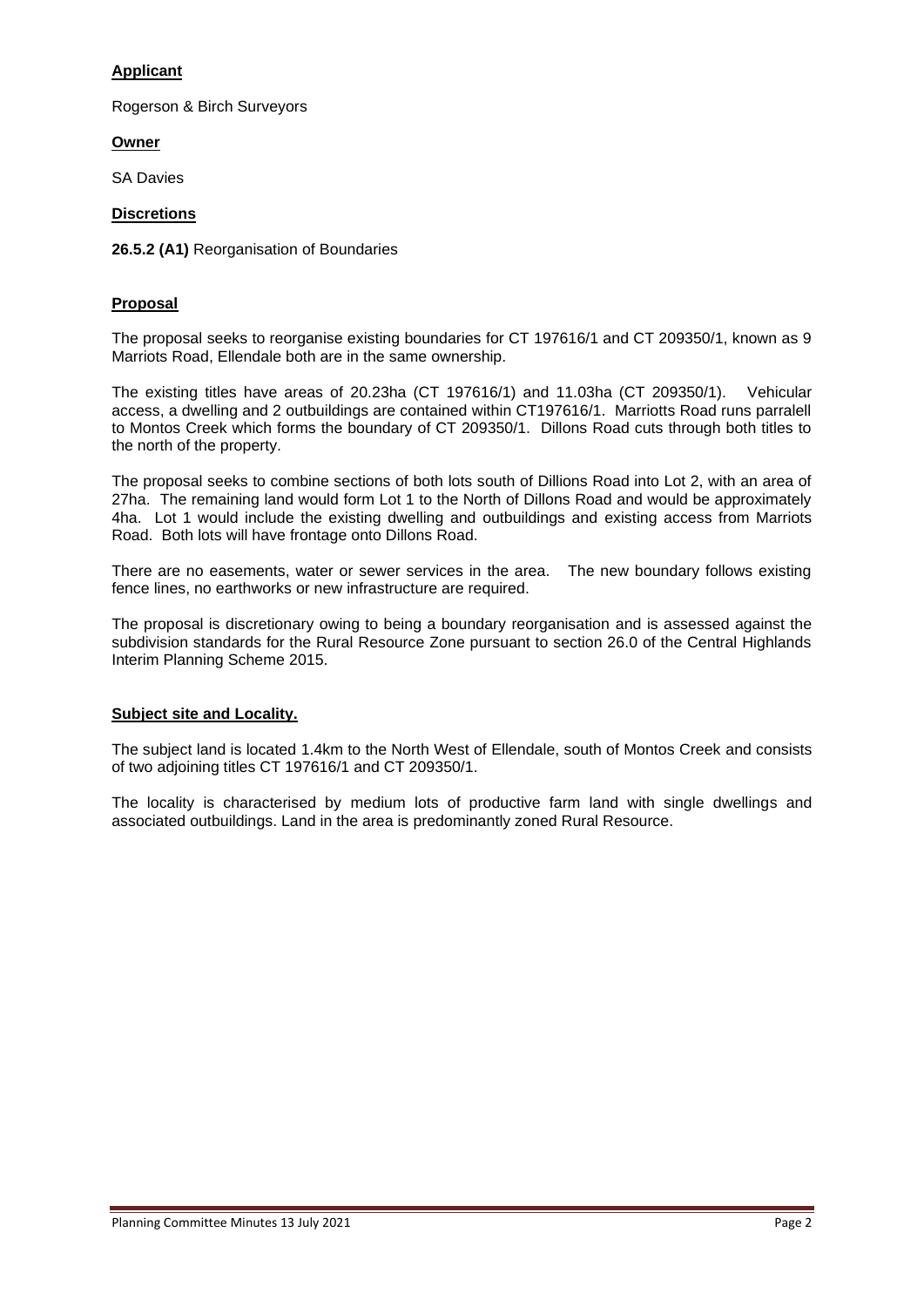

Fig 1. Location and zoning of the existing two titles, indicating the Rural Resource zone (Cream) and adjoining Rural Living (pink). Water courses are shown as blue hatched areas. (Source: LISTmap, accessed 13/9/2017)



Fig 2. Aerial photo of the subject land and surrounding area, title areas marked blue (Source: LISTmap, accessed 13/9/2017)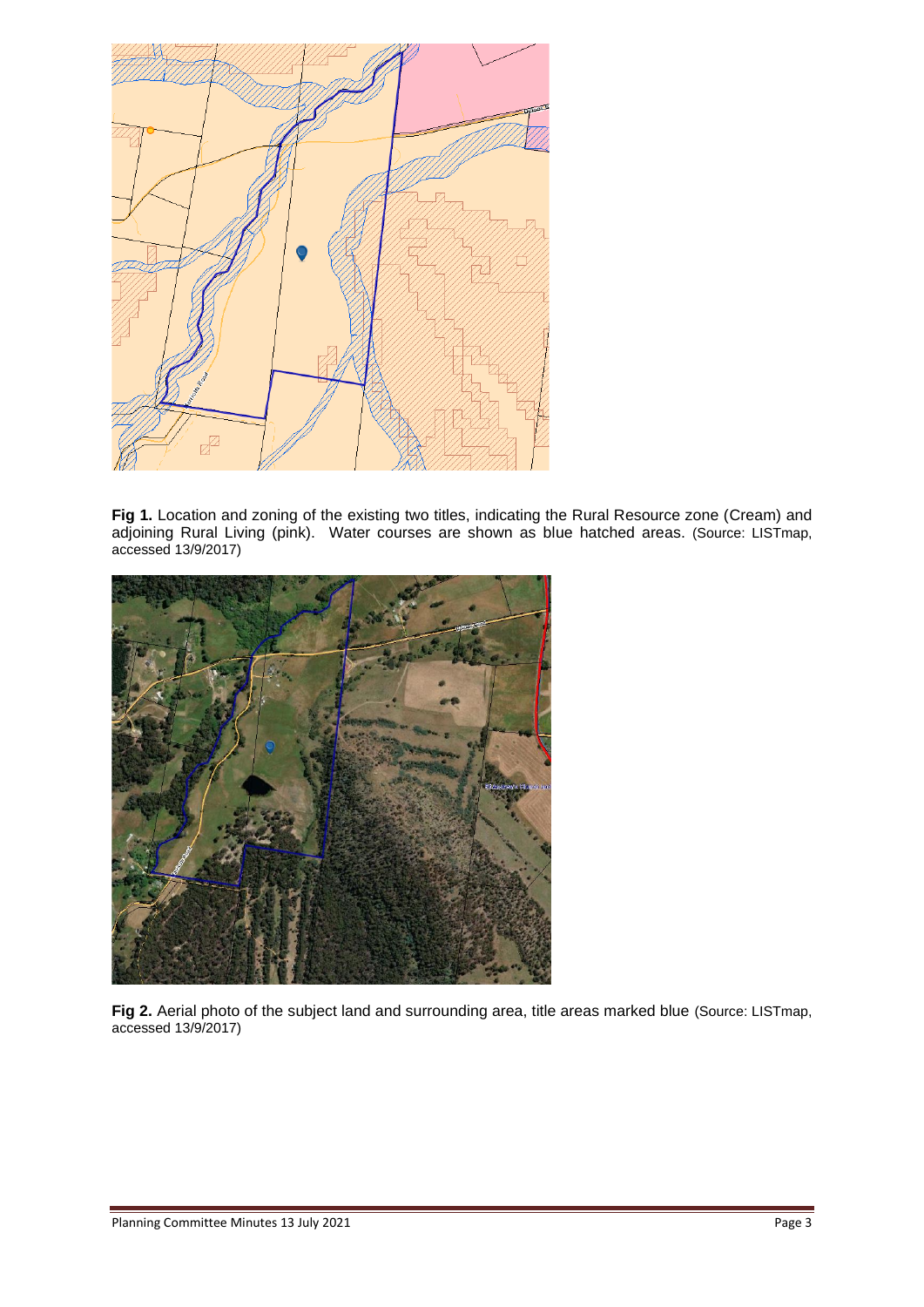

Fig 3. The two existing title areas.



**Fig 4.** Plan of land for reorganisation

# **Exemptions**

Nil

# **Special Provisions**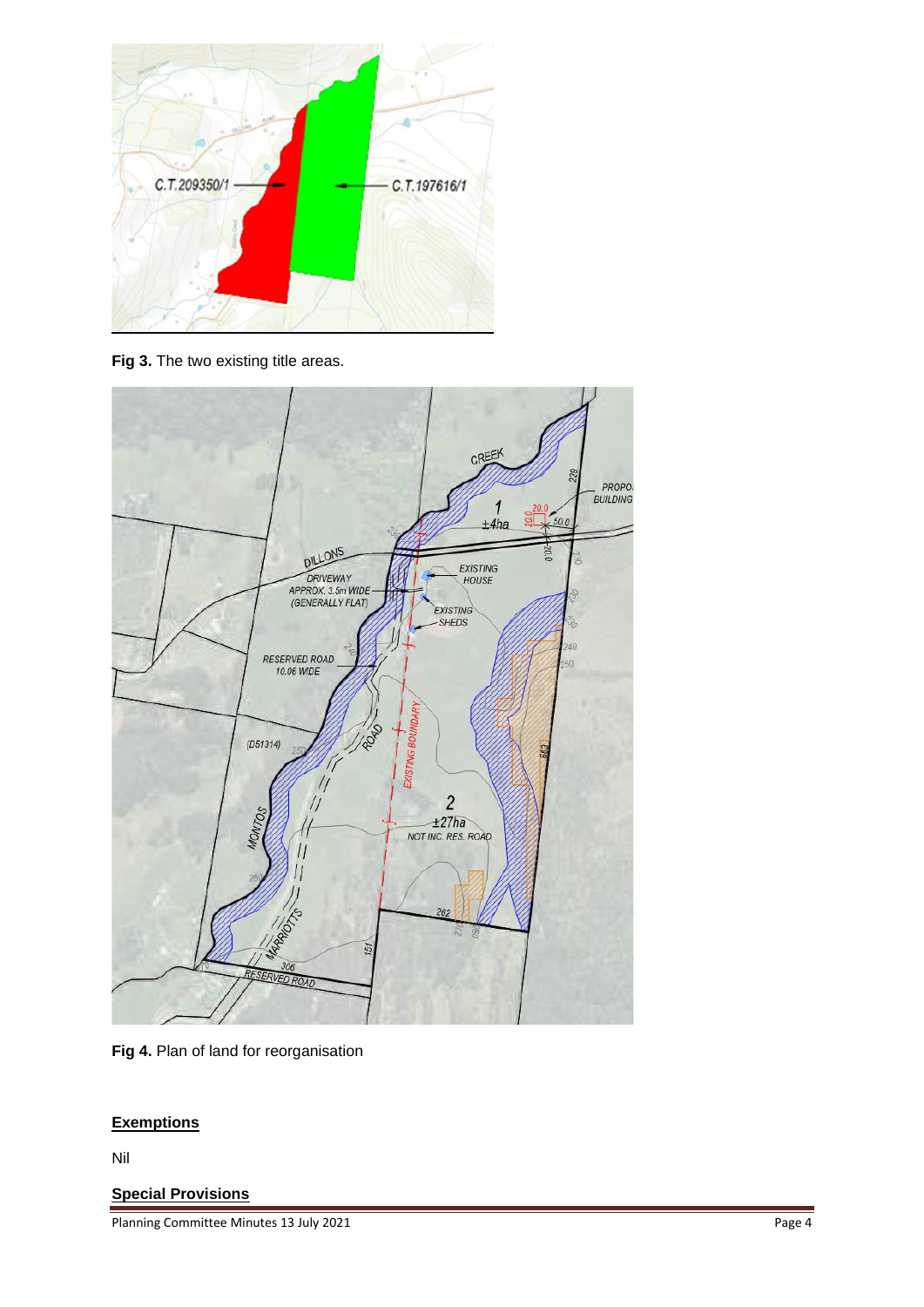# **Use standards**

There are no applicable use standards for subdivision.

# **Development standards for Reorganisation of Boundaries**

The subject land is in the Rural Resource Zone. The proposal must satisfy the requirements of the following development standards, relevant to subdivisions:

| 26.5.2 Reorganisation of Boundaries                                                                  |                                                                                  |                                                                                                   |                                                                                               |                                                                                                                                                                 |  |  |  |  |  |
|------------------------------------------------------------------------------------------------------|----------------------------------------------------------------------------------|---------------------------------------------------------------------------------------------------|-----------------------------------------------------------------------------------------------|-----------------------------------------------------------------------------------------------------------------------------------------------------------------|--|--|--|--|--|
| To promote the consolidation of rural resource land and to allow for the rearrangement               |                                                                                  |                                                                                                   |                                                                                               |                                                                                                                                                                 |  |  |  |  |  |
|                                                                                                      | of existing titles, where appropriate, to provide for a better division of land. |                                                                                                   |                                                                                               |                                                                                                                                                                 |  |  |  |  |  |
| Acceptable                                                                                           | <b>Performance Criteria</b>                                                      |                                                                                                   |                                                                                               | <b>OFFICER COMMENT</b>                                                                                                                                          |  |  |  |  |  |
| <b>Solutions</b>                                                                                     |                                                                                  |                                                                                                   |                                                                                               |                                                                                                                                                                 |  |  |  |  |  |
| A1<br>A lot is<br>for public<br>open space,<br>a riparian or<br>littoral<br>reserve<br>or utilities. | <b>P1</b>                                                                        |                                                                                                   | The reorganisation of boundaries<br>must satisfy all of the following:                        | The proposal does not comply with the<br>Acceptable Solution and must be<br>against the Performance<br>assessed                                                 |  |  |  |  |  |
|                                                                                                      |                                                                                  | (a) all existing lots are adjoining or<br>separated only by a road;                               |                                                                                               | Criteria.<br>(a) Complies - both lots are adjoining.                                                                                                            |  |  |  |  |  |
|                                                                                                      | (b)                                                                              |                                                                                                   | no existing lot was formally a<br>crown reserved road or other<br>reserved land;              | (b) Complies - no lot was formerly a<br>crown reserved road or reserved land.                                                                                   |  |  |  |  |  |
|                                                                                                      | (c)                                                                              | provide for the sustainable<br>commercial operation of the land<br>by either:                     |                                                                                               | (c) Complies - dwelling and primary<br>agricultural lot combined. Additional<br>agricultural land in one lot.                                                   |  |  |  |  |  |
|                                                                                                      |                                                                                  | (i)                                                                                               | encompassing all or most<br>of the agricultural land and<br>key agricultural                  | (d)<br>Complies - existing<br>dwelling<br>complies with setbacks of 26.4.2.                                                                                     |  |  |  |  |  |
|                                                                                                      |                                                                                  |                                                                                                   | infrastructure (including the<br>primary dwelling) in one<br>lot, the 'primary agricultural   | (e) Complies - Not Applicable, there are<br>no other dwellings.                                                                                                 |  |  |  |  |  |
|                                                                                                      |                                                                                  |                                                                                                   | lot', as demonstrated by a<br>whole farm management<br>plan,                                  | (f) Complies - land is surplus to<br>requirements, building area shown and<br>complies with 26.4.2 and 26.4.3, no<br>significant increase for infrastructure or |  |  |  |  |  |
|                                                                                                      |                                                                                  | (ii)                                                                                              | encompassing an existing<br>or proposed non-                                                  | services.                                                                                                                                                       |  |  |  |  |  |
|                                                                                                      |                                                                                  |                                                                                                   | agricultural rural resource<br>use in one lot;                                                | (g) Complies - Lot 1 is over 1ha, has<br>frontage greater than 6m and will be<br>serviced by a safe access.                                                     |  |  |  |  |  |
|                                                                                                      | (d)                                                                              | if a lot contains an existing                                                                     |                                                                                               |                                                                                                                                                                 |  |  |  |  |  |
|                                                                                                      |                                                                                  | dwelling, setbacks to new<br>boundaries satisfy clause 26.4.2;                                    |                                                                                               | (h) There are no Local Area Objectives<br>or Desired Future Character Statements<br>in the Rural Resource zone.                                                 |  |  |  |  |  |
|                                                                                                      | (e)                                                                              | if containing a dwelling, other<br>than the primary dwelling, the<br>dwelling is surplus to rural |                                                                                               |                                                                                                                                                                 |  |  |  |  |  |
|                                                                                                      |                                                                                  | resource requirements of the<br>primary agricultural lot;                                         |                                                                                               |                                                                                                                                                                 |  |  |  |  |  |
|                                                                                                      | (f)                                                                              | a new vacant lot must:                                                                            |                                                                                               |                                                                                                                                                                 |  |  |  |  |  |
|                                                                                                      |                                                                                  | (i)                                                                                               | contain land surplus to<br>rural resource<br>requirements of the<br>primary agricultural lot; |                                                                                                                                                                 |  |  |  |  |  |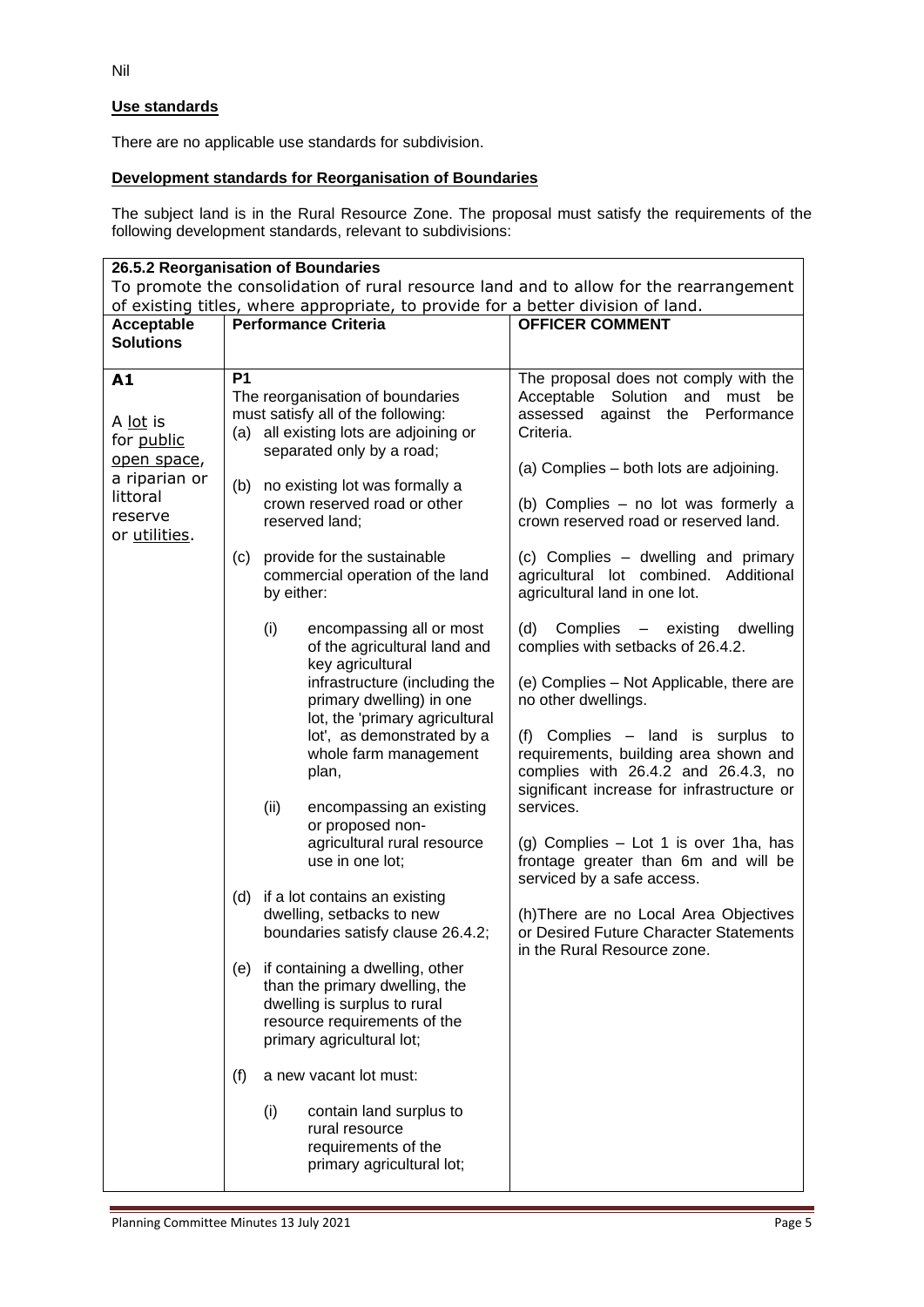|     | (ii)                                                                                                                       | contain a building area<br>capable of accommodating<br>residential development<br>satisfying clauses 26.4.2<br>and 26.4.3. |  |
|-----|----------------------------------------------------------------------------------------------------------------------------|----------------------------------------------------------------------------------------------------------------------------|--|
|     | (iii)                                                                                                                      | not result in a significant<br>increase in demand for<br>public infrastructure or<br>services;                             |  |
| (g) | all new lots must comply the<br>following:                                                                                 |                                                                                                                            |  |
|     | (i)                                                                                                                        | be no less than 1ha in size;                                                                                               |  |
|     | (ii)                                                                                                                       | have a frontage of no less<br>than 6m;                                                                                     |  |
|     | (iii)                                                                                                                      | be serviced by safe<br>vehicular access<br>arrangements;                                                                   |  |
| (h) | be consistent with any Local Area<br>Objectives or Desired Future<br><b>Character Statements provided</b><br>for the area. |                                                                                                                            |  |

# **Codes**

#### *E1 Bushfire-Prone Areas Code*

The Bushfire-Prone Code applies to subdivision of land that is located within a bushfire-prone area. E1.6 Development Standards, E1.6.1 Subdivision: Provision of Hazard Management Areas requires that a Bushfire Risk and Hazard Management Plan be prepared by TFS or an accredited person.

A Bushfire Hazard Report has been submitted as a part of the application, by ERA Planning & Environment prepared in May 2021. This report includes a Certificate confirming that the proposed Lot 2 which contains the existing dwelling and outbuildings meets the criteria in that there is insufficient increase in risk to warrant the provision of additional hazard management areas. A certificate is provided in Appendix C of the Bushfire Hazard Report. The Bushfire Hazard Management Plan provides a building area on Lot 1 which complies with a minimum BAL – 12.5 construction standard. The report has been certified by an accredited Bushfire Assessor.

The report makes two recommendations;

- That static water supply for both lots must comply with the standards in Bushfire Prone Area Code: and
- Access for both lots will need to meet construction standards of the Code.

# *E3.0 Landslide Code*

Some parts of the subject land are identified as Low Landslide Risk Areas. As the areas are small and no works will be required for the subdivision further assessment is not required.

#### *E11.0 Waterway and Coastal Protection Code:*

Parts of the site include minor creeks/drainage lines are covered by Waterway Protection Areas under the Waterway and Coastal Protection Code. The Code applies to all development including subdivision however this proposal meets the exemptions of the code owing to there being no works required within a Waterway Protection Area.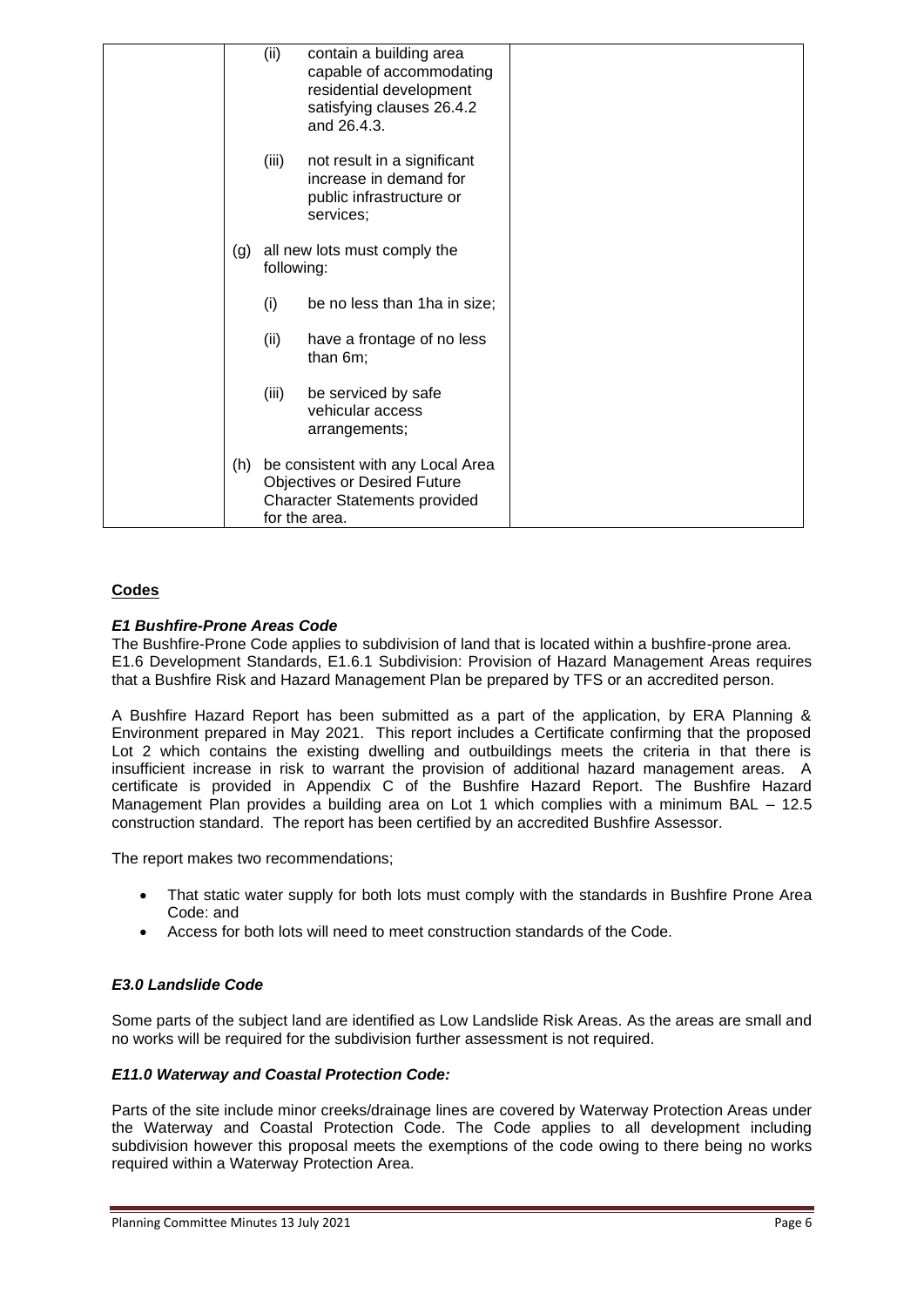# **Representations**

The proposal was advertised for the statutory 14 days period from 31 May 2021 until 14 June 2021. No representations were received.

#### **Conclusion**

The proposal for the reorganisation of boundaries CT 197616/1 and CT 209350/1, known as 9 Marriots Road, Ellendale is assessed to comply with the applicable standards of the Rural Resource Zone and the relevant codes of the *Central Highlands interim Planning Scheme 2015* as outlined in the body of this report.

The proposal was advertised for public comment, no representations were received.

It is recommended that the application be approved, subject to conditions.

#### **Legislative Context**

The purpose of the report is to enable the Planning Authority to determine the Development Application DA2021/21 in accordance with the requirements of the *Land Use Planning and Approvals Act 1993* (LUPAA). The provisions of LUPAA require a Planning Authority to take all reasonable steps to ensure compliance with the Planning Scheme.

This report details the reasons for the officers Recommendation. The Planning Authority must consider the report but is not bound to adopt the Recommendation. Broadly, the Planning Authority can either: (1) adopt the Recommendation, (2) vary the Recommendation by adding, modifying or removing recommended conditions or (3) replacing an approval with a refusal.

This determination has to be made no later than 23rd July 2021, which has been extended beyond the usual 42 day statutory time frame with the consent of the application.

Any decision that is an alternative to the Recommendation requires a full statement of reasons to ensure compliance with the *Judicial Review Act 2000* and the *Local Government (Meeting Procedures) Regulations 2015*. Section 25 (2) of the *Local Government (Meeting Procedures) Regulations 2015* states:

*25 (2): The general manager is to ensure that the reasons for a decision by a council or council committee acting as a planning authority are recorded in the minutes of the meeting.*

## **Options**

The Planning Authority must determine the Development Application DA2021/21 Reorganisation of Boundaries at 9 Marriots Road, Ellendale CT 197616/1 and CT 209350/1, in accordance with one of the following options:

#### **1. Approve in accordance with the Recommendation:-**

In accordance with section 57 of the Land Use Planning and Approvals Act 1993 the Planning Authority **Approve** the Development Application DA2021/21 Reorganisation of Boundaries at 9 Marriots Road, Ellendale CT 197616/1 and CT 209350/1, subject to conditions in accordance with the Recommendation.

#### **2. Approve with altered conditions:-**

In accordance with section 57 of the Land Use Planning and Approvals Act 1993 the Planning Authority **Approve** the Development Application DA2021/21 Reorganisation of Boundaries at 9 Marriots Road, Ellendale CT 197616/1 and CT 209350/1, subject to conditions as specified below.

*Should Council opt to approve the Development Application subject to conditions that are different to the Recommendation the modifications should be recorded below, as required by Section 25(2) of the Local Government (Meeting Procedures) Regulations 2015:*

Alteration to Conditions:-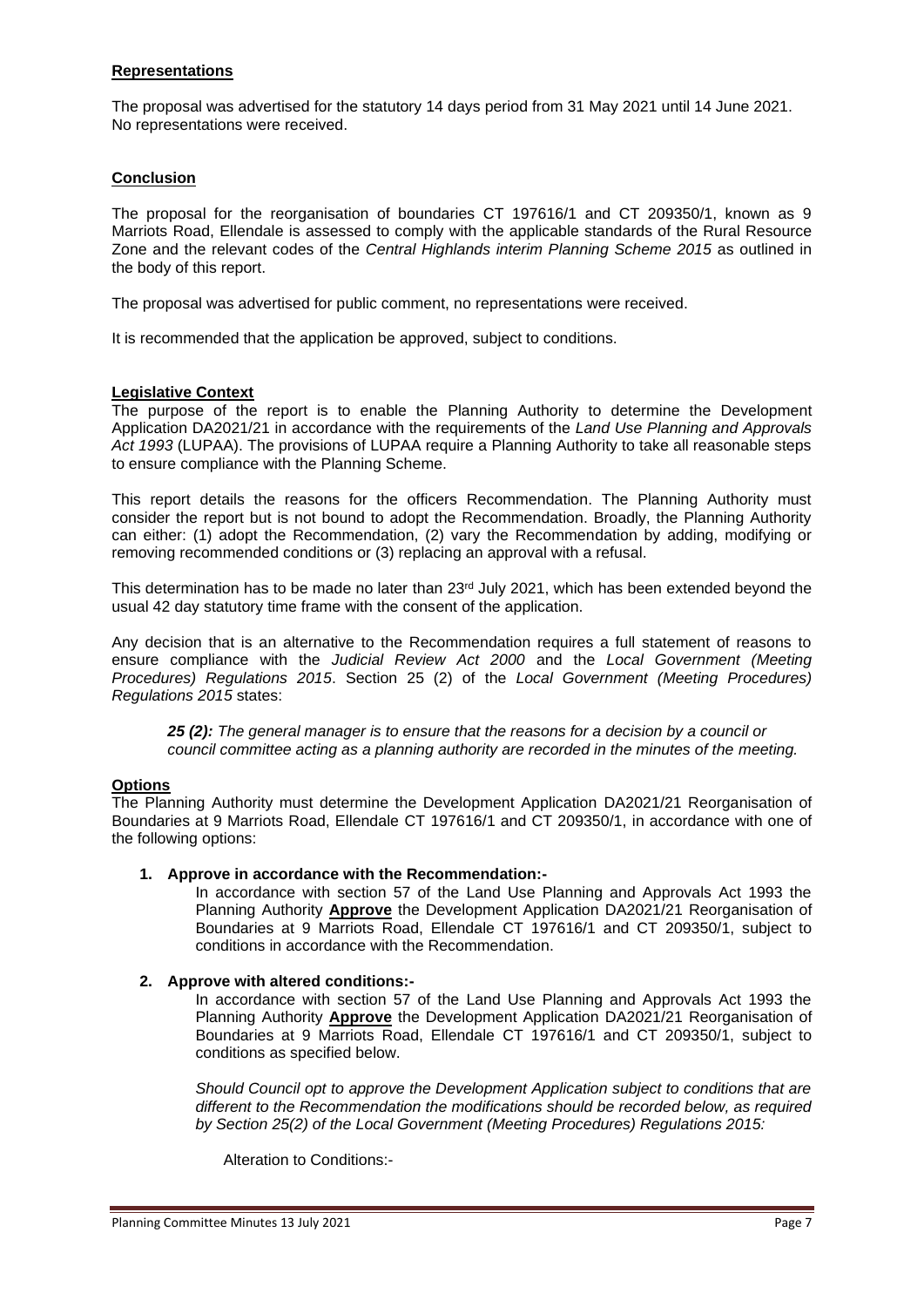#### **3. Refuse to grant a permit:-**

In accordance with section 57 of the Land Use Planning and Approvals Act 1993 the Planning Authority **Refuse** the Development Application DA2021/21 Reorganisation of Boundaries at 9 Marriots Road, Ellendale CT 197616/1 and CT 209350/1, for the reasons detailed below.

*Should the Planning Authority opt to refuse to grant a permit contrary to the officers Recommendation, the reasons for the decision should be recorded below, as required by Section 25(2) of the Local Government (Meeting Procedures) Regulations 2015:*

Reasons :-

## **RECOMMENDATION**

#### **Moved CIr Cassidy** Seconded CIr Bailey

**THAT** the Planning Committee recommends the Planning Authority approve DA 2021/21 in accordance with Option 1:

#### **Approve in accordance with the Recommendation:-**

In accordance with section 57 of the Land Use Planning and Approvals Act 1993 the Planning Authority **Approve** the Development Application DA2021/21 Reorganisation of Boundaries at 9 Marriots Road, Ellendale CT 197616/1 and CT 209350/1, subject to conditions in accordance with the Recommendation.

## **Recommended Conditions**

#### *General*

- 1) The boundary reorganisation or development must be carried out substantially in accordance with the application for planning approval, the endorsed drawings and with the conditions of this permit and must not be altered or extended without the further written approval of Council.
- 2) This permit shall not take effect and must not be acted on until 15 days after the date of receipt of this permit unless, as the applicant and the only person with a right of appeal, you notify Council in writing that you propose to commence the use or development before this date, in accordance with Section 53 of the Land Use Planning and Approvals Act 1993.

#### *Services*

- 3) Property services must be contained wholly within each lots served or an easement to the satisfaction of the Council's Municipal Engineer or responsible authority.
- 4) The Subdivider must pay the cost of any alterations and/or reinstatement to existing services, Council infrastructure or private property incurred as a result of the proposed subdivision works. Any work required is to be specified or undertaken by the authority concerned.

#### *Easements*

5) Easements must be created over all drains, pipelines, wayleaves and services in accordance with the requirements of the Council's Municipal Engineer. The cost of locating and creating the easements shall be at the subdivider's full cost.

#### *Covenants*

*6)* Covenants or other similar restrictive controls that conflict with any provisions or seek to prohibit any use provided within the planning scheme must not be included or otherwise imposed on the titles to the lots created by this permit, either by transfer, inclusion of such covenants in a Schedule of Easements or registration of any instrument creating such covenants with the Recorder of Titles, unless such covenants or controls are expressly authorised by the terms of this permit or the consent in writing of the Council's General

#### *Access*

7) A separate vehicle access must be provided from Dillons Road to Lot 1. Accesses must be constructed in accordance with the standards shown on standard drawings SD-1009 *Rural Roads - Typical Standard Access* and SD-1012 *Intersection and Domestic Access Sight Distance Requirements* prepared by the IPWE Aust. (Tasmania Division) and to the satisfaction of Council's Municipal Engineer.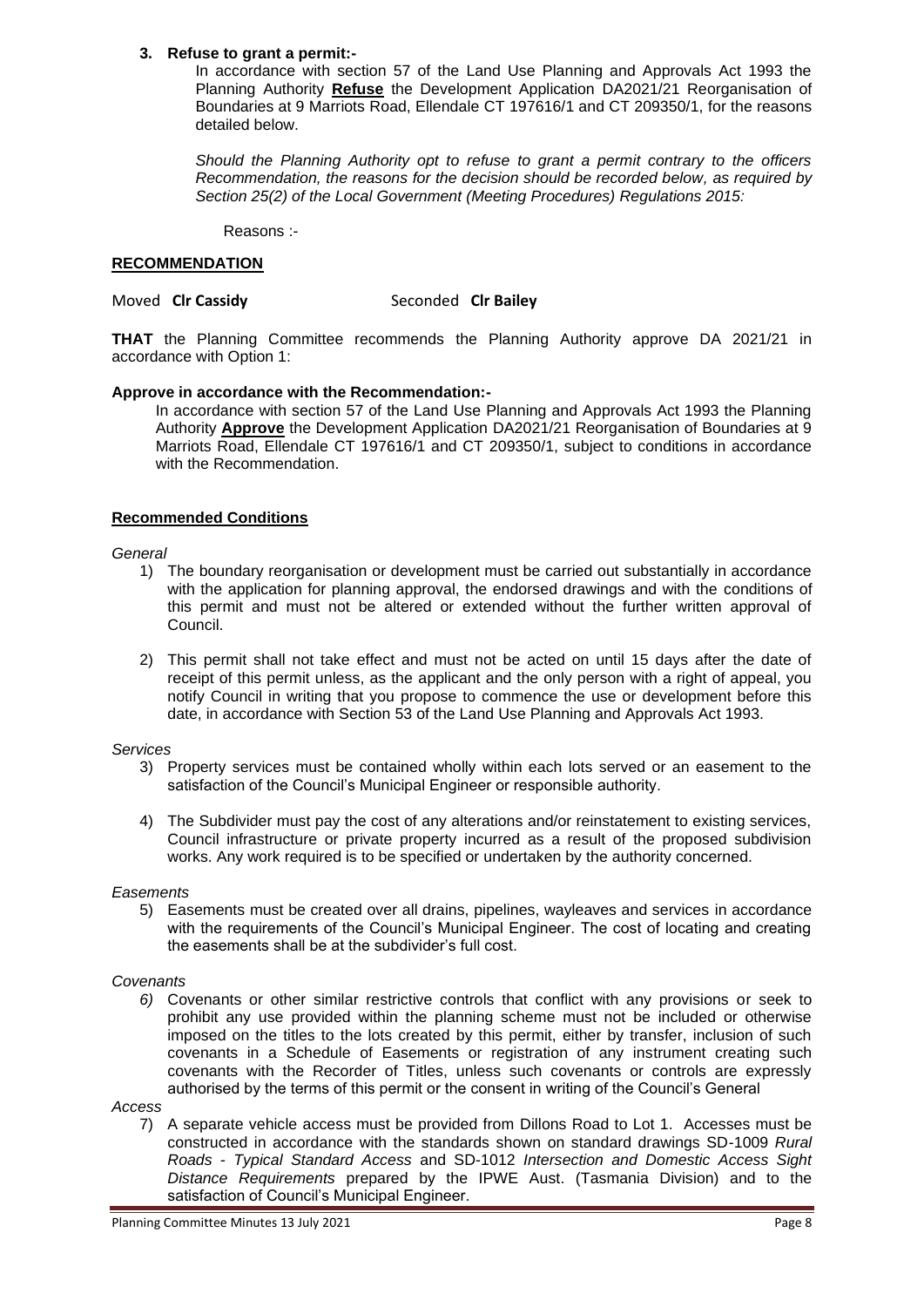#### *Final plan*

- 8) A final approved plan of survey and schedule of easements as necessary, together with one copy, must be submitted to Council for sealing. The final approved plan of survey must be substantially the same as the endorsed plan of subdivision and must be prepared in accordance with the requirements of the Recorder of Titles.
- 9) A fee of \$210.00, or as otherwise determined in accordance with Council's adopted fee schedule, must be paid to Council for the sealing of the final approved plan of survey.
- 10) All conditions of this permit, including either the completion of all works and maintenance or payment of security in accordance with this permit, must be satisfied before the Council seals the final plan of survey for each stage.
- 11) It is the subdivider's responsibility to notify Council in writing that the conditions of the permit have been satisfied and to arrange any required inspections.

#### *Construction amenity*

12) The development must only be carried out between the following hours unless otherwise approved by the Council's Manager Environment and Development Services:

| Monday to Friday                      | 7:00 AM to 6:00 PM  |
|---------------------------------------|---------------------|
| Saturday                              | 8:00 AM to 6:00 PM  |
| Sunday and State-wide public holidays | 10:00 AM to 6:00 PM |

- 13) All subdivision works associated with the development of the land must be carried out in such a manner so as not to unreasonably cause injury to, or unreasonably prejudice or affect the amenity, function and safety of any adjoining or adjacent land, and of any person therein or in the vicinity thereof, by reason of
	- a. Emission from activities or equipment related to the use or development, including noise and vibration, which can be detected by a person at the boundary with another property.
	- b. Transport of materials, goods or commodities to or from the land.
	- c. Appearance of any building, works or materials.
- 14) Any accumulation of vegetation, building debris or other unwanted material must be disposed of by removal from the site in an approved manner. No burning of such materials on site will be permitted unless approved in writing by the Council's Municipal Engineer.
- 15) Public roadways or footpaths must not be used for the storage of any construction materials or wastes, for the loading/unloading of any vehicle or equipment; or for the carrying out of any work, process or tasks associated with the project during the construction period.

#### **The following advice applies to this permit:**

- a) This permit does not imply that any other approval required under any other legislation has been granted.
- b) If you notify Council that you intend to commence the use or development before the date specified above you forfeit your right of appeal in relation to this permit.
- c) Council Officers note the recommendations to property CT167017/1 of the Bushfire Hazard Report. It is advised that the owner undertake the upgrades as per 4.0 Recommendations of the Bushfire Hazard Report.

**Carried**

**For the Motion:** Deputy Mayor Allwright, Mayor Triffitt, Clr Cassidy & Clr Bailey

*Clr Bowden attended meeting at 9.05am*

Planning Committee Minutes 13 July 2021 **Page 9** and Committee Minutes 13 July 2021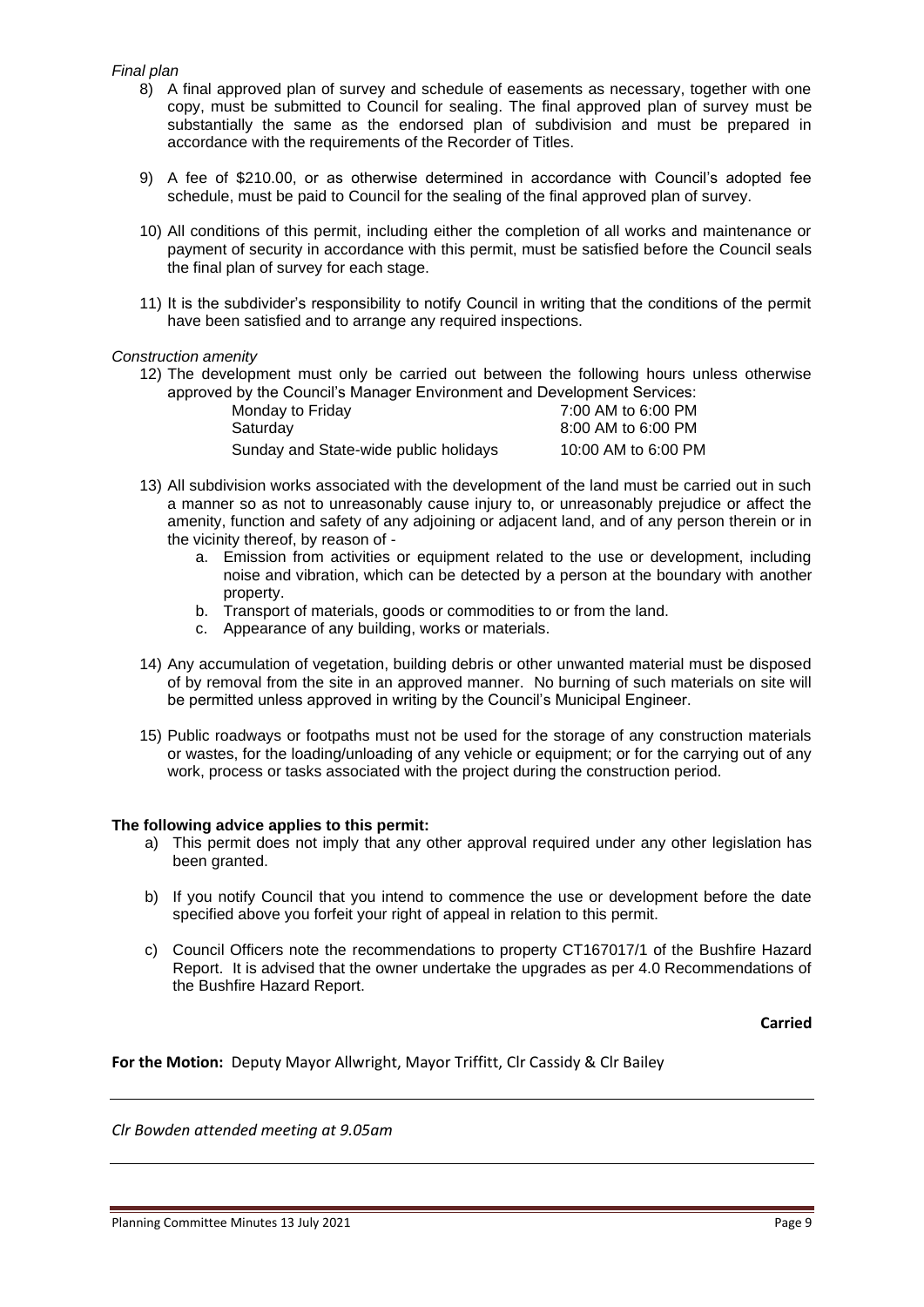# **6.1 DRAFT CENTRAL HIGHLANDS LOCAL PROVISIONS SCHEDULE – FORMAL NOTIFICATION FROM THE TASMANIAN PLANNING COMMISSION**

# **Report By**

Planning Consultant (SMC) Damian Mackey

#### **Attachments**

- 1. Correspondence from the Tasmanian Planning Commission (the Commission), dated 23 June 2021, with Commission Attachments A, B and C.
- 2. Issues Assessment Table, including proposed amendments to the Supporting Report.

# **Purpose**

The purpose of this report is to:

- A. Advise Council of the "Section 35 Notice" received from the Tasmanian Planning Commission (the Commission) dated 23 July 2021 regarding Council's draft Local Provisions Schedule (the draft LPS) for the Tasmanian Planning Scheme and,
- B. To seek guidance in regard to modifying Council's *Supporting Report*, in preparation for the formal public notification of the draft LPS.

#### **Background**

The Tasmanian Planning Scheme will consist of the State Planning Provisions (SPPs) and the LPSs from individual Councils.

As Councillors are aware, Central Highlands has been working to get its draft LPS into a form that the Commission is prepared to endorse as suitable for public exhibition, attempting to negotiate through many issues of contention.

The Commission has now moved the process to the next stage by issuing the formal Notice under Section 35 of the *Land Use Planning & Approvals Act 1993*, (refer Attachment 1). This is the formal direction setting out the modifications that must be made to the initial draft LPS submitted by Council to the Commission over a year and a half ago, so that it can be put out to the community for the formal public notification process.

Council must amend the draft LPS accordingly (both maps and ordinance) and return it to the Commission for checking. If the Commission is satisfied that its required changes have been made, it will then issue a further direction that Council undertake the public exhibition process.

Councillors will recall that when the initial draft LPS was signed-off, it was accompanied by a substantial *Supporting Report*. This document sets out how the draft LPS was arrived at, including how the mandatory state-wide provisions have been incorporated, how the existing scheme provisions have been translated into the state-wide format, what new or substantially amended aspects are proposed by Council and how Council has undertaken the spatial allocation of zones.

The Supporting Report will be placed on public exhibition alongside the draft LPS. Council now has the opportunity to amend or add to this document. This includes setting out its views in regard to matters where Council and the Commission have not been in agreement. In the interests of democratic accountability, it is important that community members are aware of the views of their local representatives especially where they vary from what are essentially the views of their State representatives (albeit filtered through the bureaucracy of the State planning apparatus).